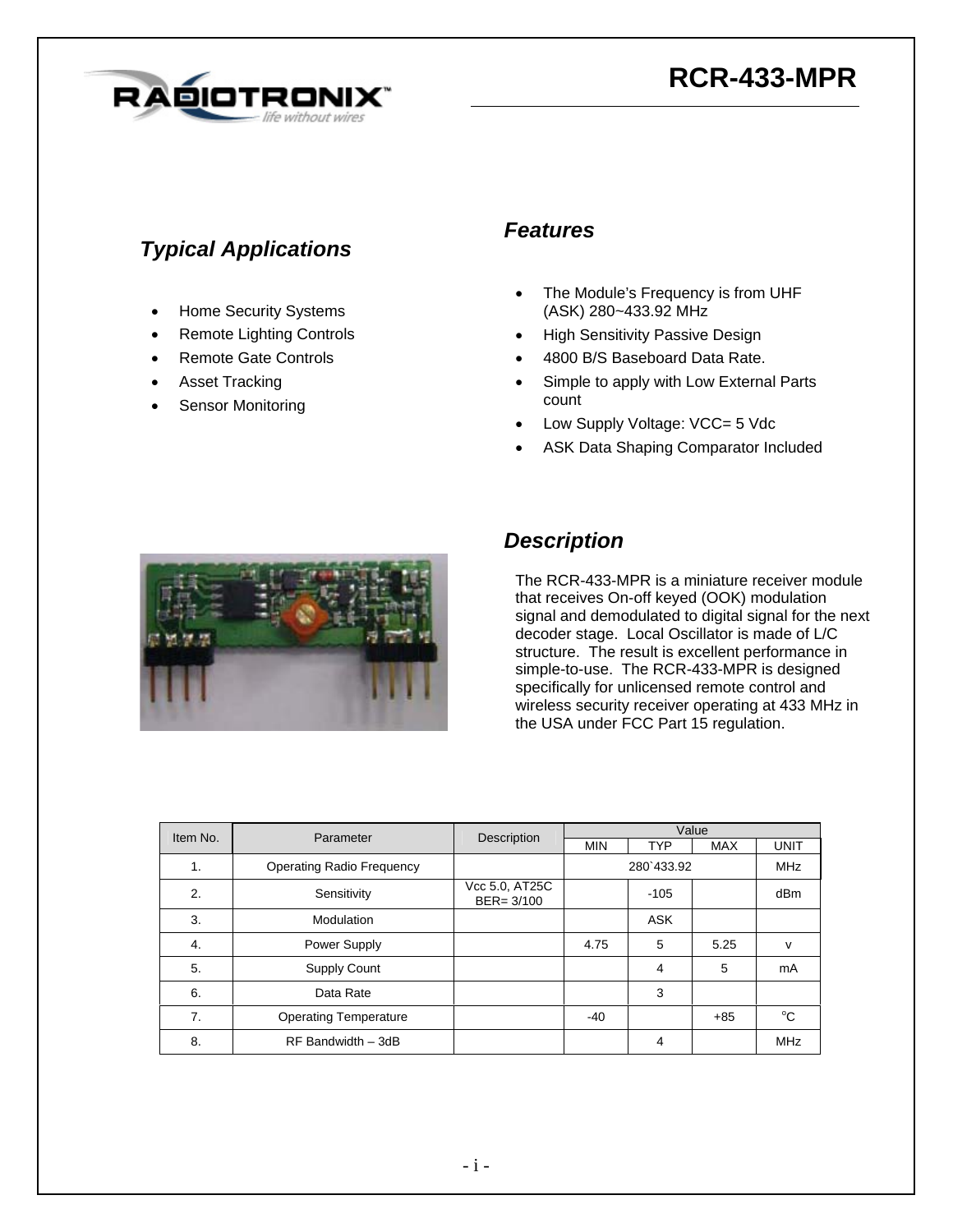# *Document Control*

| <b>Created By</b>             | TJ Everett | 1/20/07 |
|-------------------------------|------------|---------|
| <b>Engineering Review</b>     |            |         |
| <b>Marketing Review</b>       |            |         |
| <b>Approved - Engineering</b> |            |         |
| <b>Approved - Marketing</b>   |            |         |

# *Revision History*

| <b>Revision Author Date</b> |     |         | <b>Description</b>      |
|-----------------------------|-----|---------|-------------------------|
|                             | TJE | 1/20/07 | <b>Document Created</b> |
|                             |     |         |                         |
|                             |     |         |                         |
|                             |     |         |                         |
|                             |     |         |                         |
|                             |     |         |                         |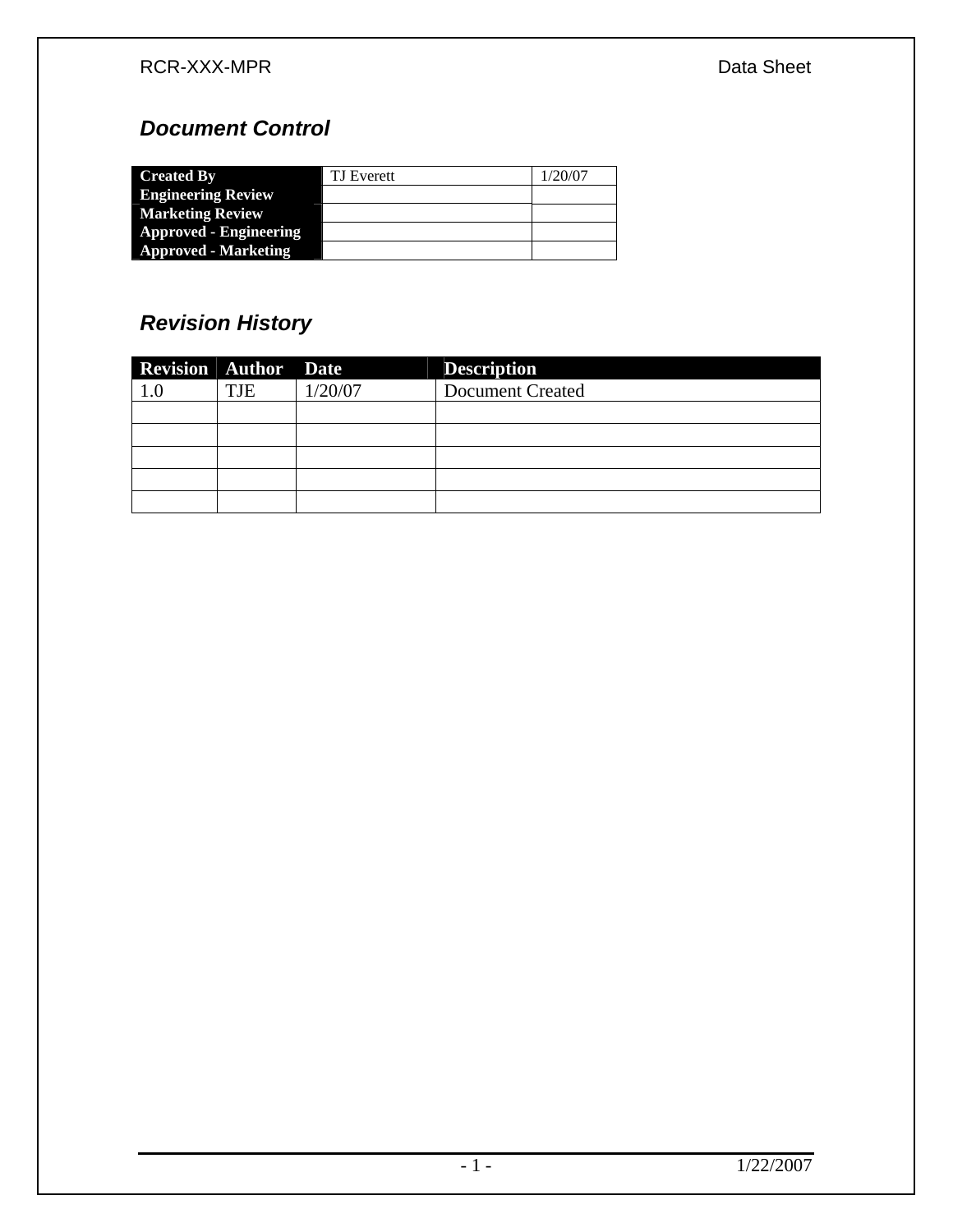



Mechanical Drawing **Pinout Diagram** Pinout Diagram

### *Absolute Maximum Ratings*

| Rating                          | Value Units     |              |
|---------------------------------|-----------------|--------------|
| Power Supply and All Input Pins | $-0.3$ to $+12$ | VDC          |
| <b>Storage Temperature</b>      | $-50$ to $+100$ | $^{\circ}$ C |
| Soldering Temperature (10 sec)  | 350             | ∘∩           |
| <b>Industrial Temperature</b>   | $-40$ to $+85$  | ം            |

# *Pin Description*

| Pin | Name                  |  |
|-----|-----------------------|--|
|     | <b>GND</b>            |  |
| 2   | <b>DIGITAL OUTPUT</b> |  |
| 3   | LINEAR OUTPUT         |  |
| 4   | <b>VCC</b>            |  |
| 5   | <b>VCC</b>            |  |
| 6   | <b>GND</b>            |  |
|     | <b>GND</b>            |  |
| 8   | <b>ANT</b>            |  |